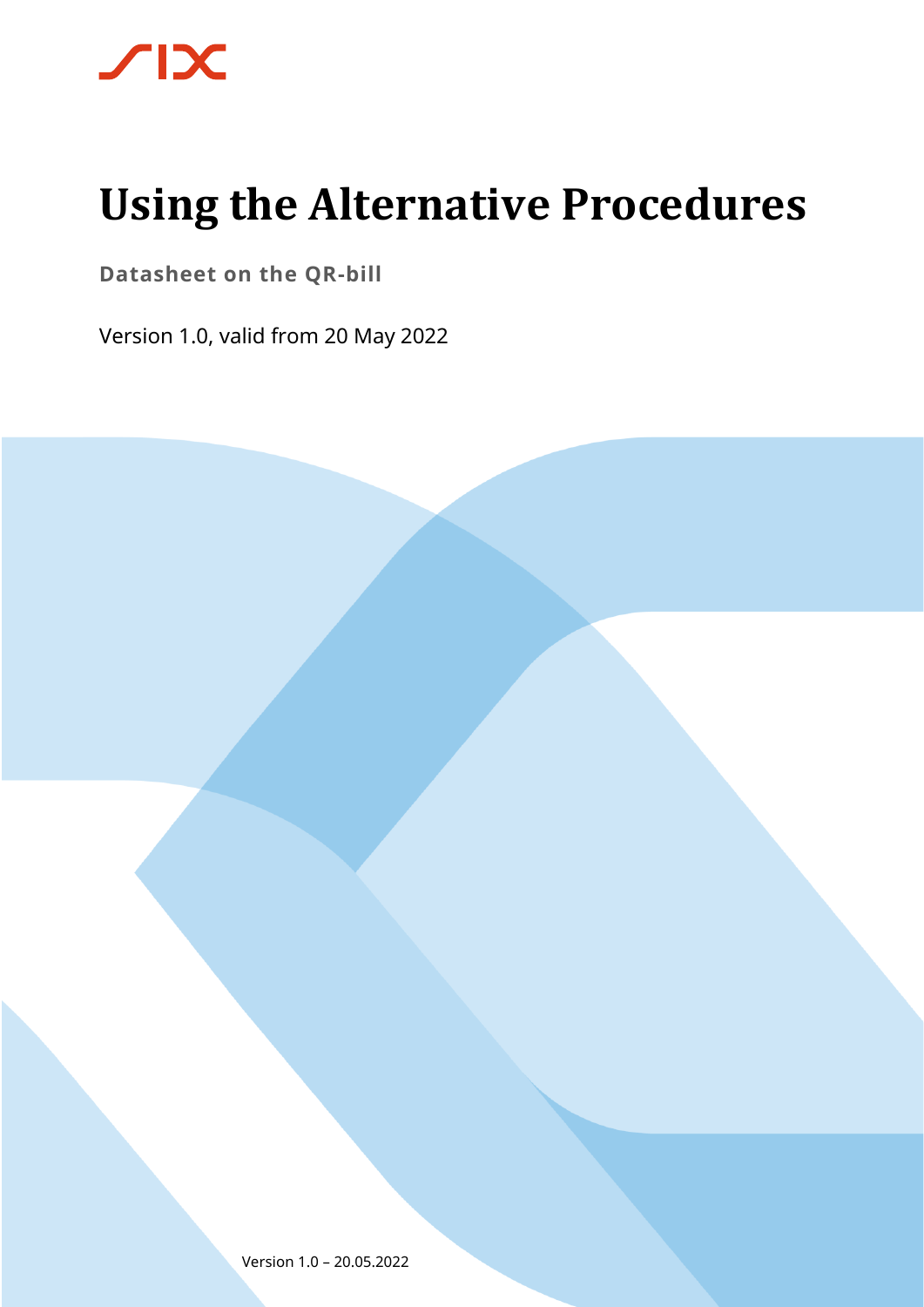### <span id="page-1-0"></span>**Revision history**

All the changes carried out in this handbook are listed below with the version designation, the change date, a brief description of the change and the specification of the chapters affected.

| <b>Version</b> | <b>Date</b>                | <b>Change description</b> | <b>Chapter(s)</b> |
|----------------|----------------------------|---------------------------|-------------------|
|                | 20.05.2022   First edition |                           | All               |

<span id="page-1-1"></span>*Table 1: Revision history*

Please address all suggestions, corrections, and proposed improvements to this document to:

#### **SIX Group Ltd**

Hardturmstrasse 201 CH-8005 Zurich, Switzerland Email: [support.billing-payments@six-group.com](mailto:support.billing-payments@six-group.com) [www.six-group.com](http://www.six-group.com/)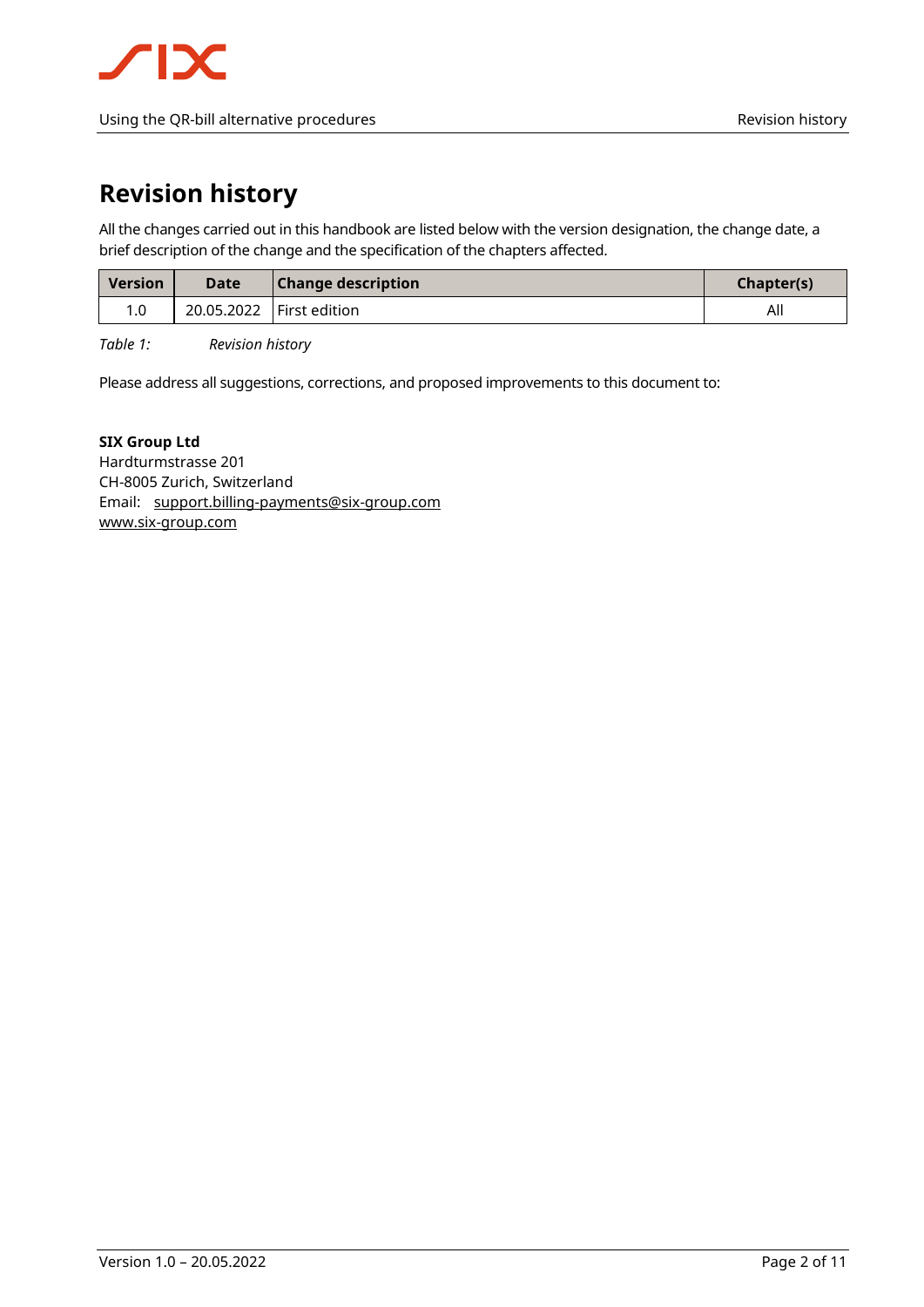#### Using the QR-bill alternative procedures General information General information

### <span id="page-2-0"></span>**General information**

SIX Group Ltd and its group companies ("**SIX**") reserve the right to amend this document as required at any time and without prior notice.

All rights are reserved with respect to this document, including with regard to photocopying and storage on electronic media as well as translation into foreign languages.

The document has been prepared with utmost care, but errors and inaccuracies cannot be completely ruled out. SIX cannot assume any legal responsibility or any liability for errors in this document or their consequences.

For the purpose of simplification, non-gender-specific language is used wherever possible. All references to persons are to be regarded as gender-neutral.

Comments and questions about this document can be directed to the respective financial institution or to SIX at the following address: [support.billing-payments@six-group.com.](mailto:%20support.billing-payments@six-group.com)

© Copyright 2022 SIX Group Ltd, CH-8005 Zurich, Switzerland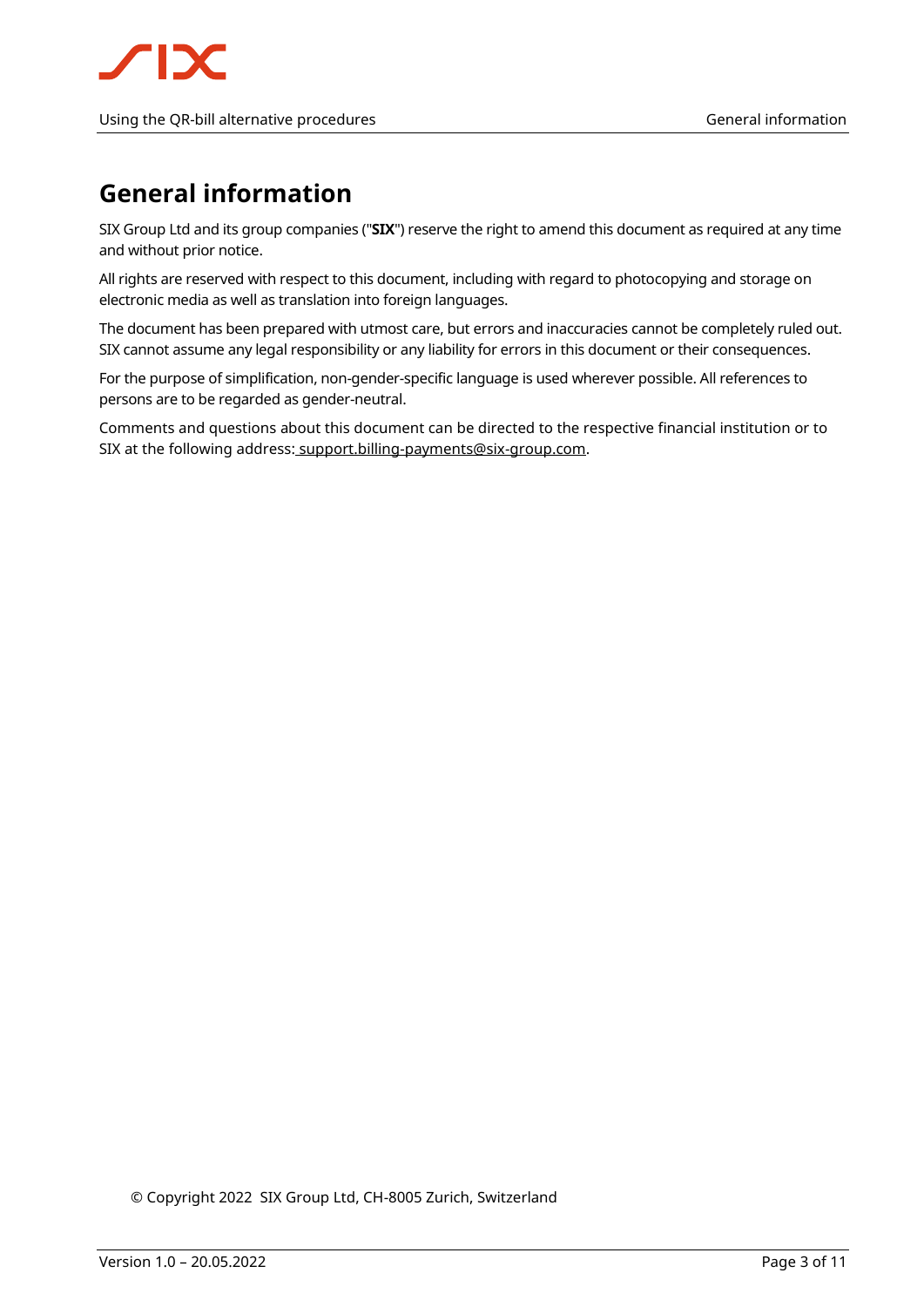

### <span id="page-3-0"></span>**Table of contents**

| $\mathbf 1$                                                                             |  |
|-----------------------------------------------------------------------------------------|--|
| 1.1                                                                                     |  |
| 1.2                                                                                     |  |
| 1.3                                                                                     |  |
| 1.4                                                                                     |  |
| 1.5                                                                                     |  |
| $\overline{2}$                                                                          |  |
| 2.1                                                                                     |  |
| 2.2                                                                                     |  |
| Example: Data fields of the Swiss QR Code and their visualization on the QR-bill<br>2.3 |  |
| 2.4                                                                                     |  |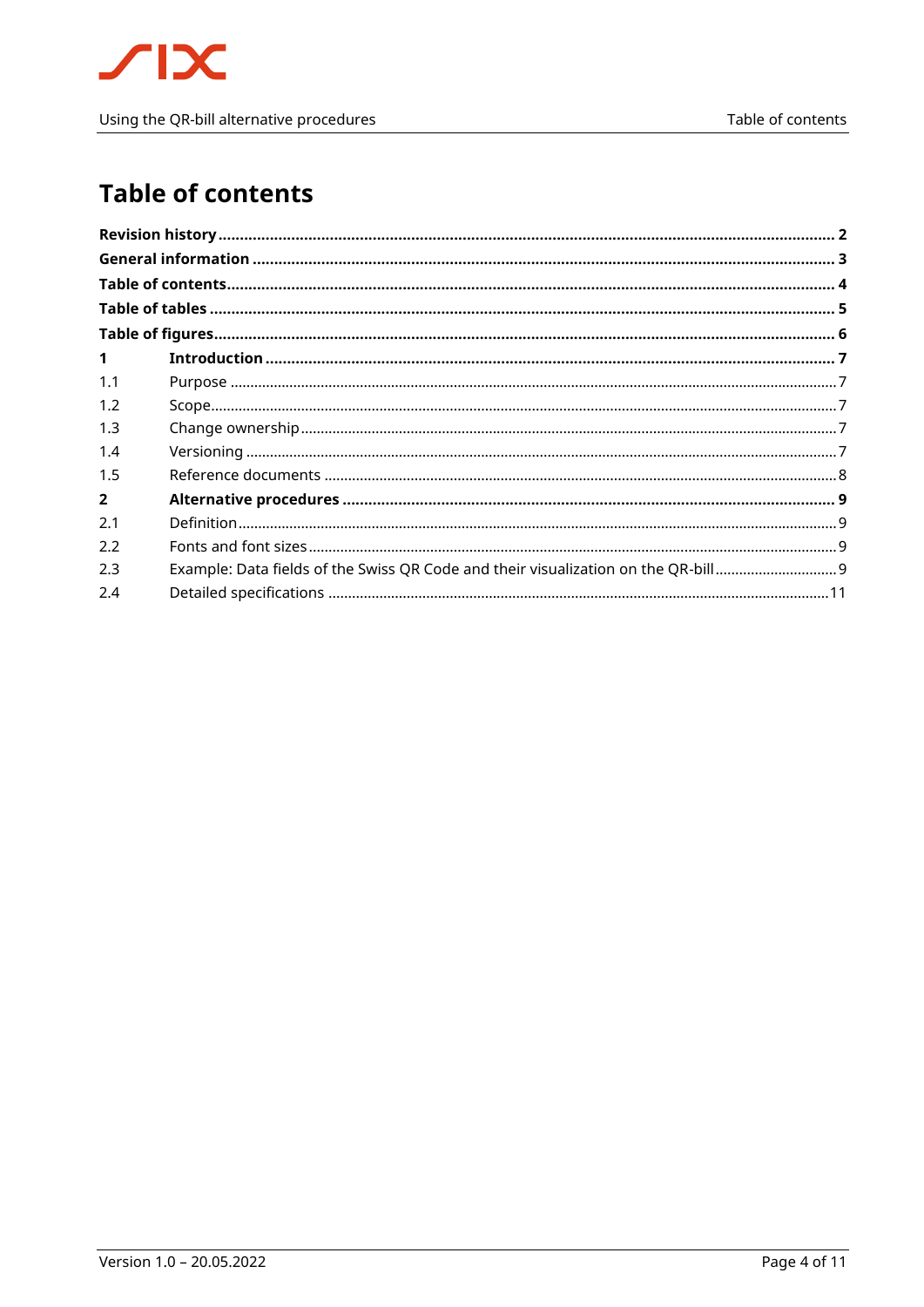### <span id="page-4-0"></span>**Table of tables**

| Table 1: |  |
|----------|--|
| Table 2: |  |
| Table 3: |  |
| Table 4: |  |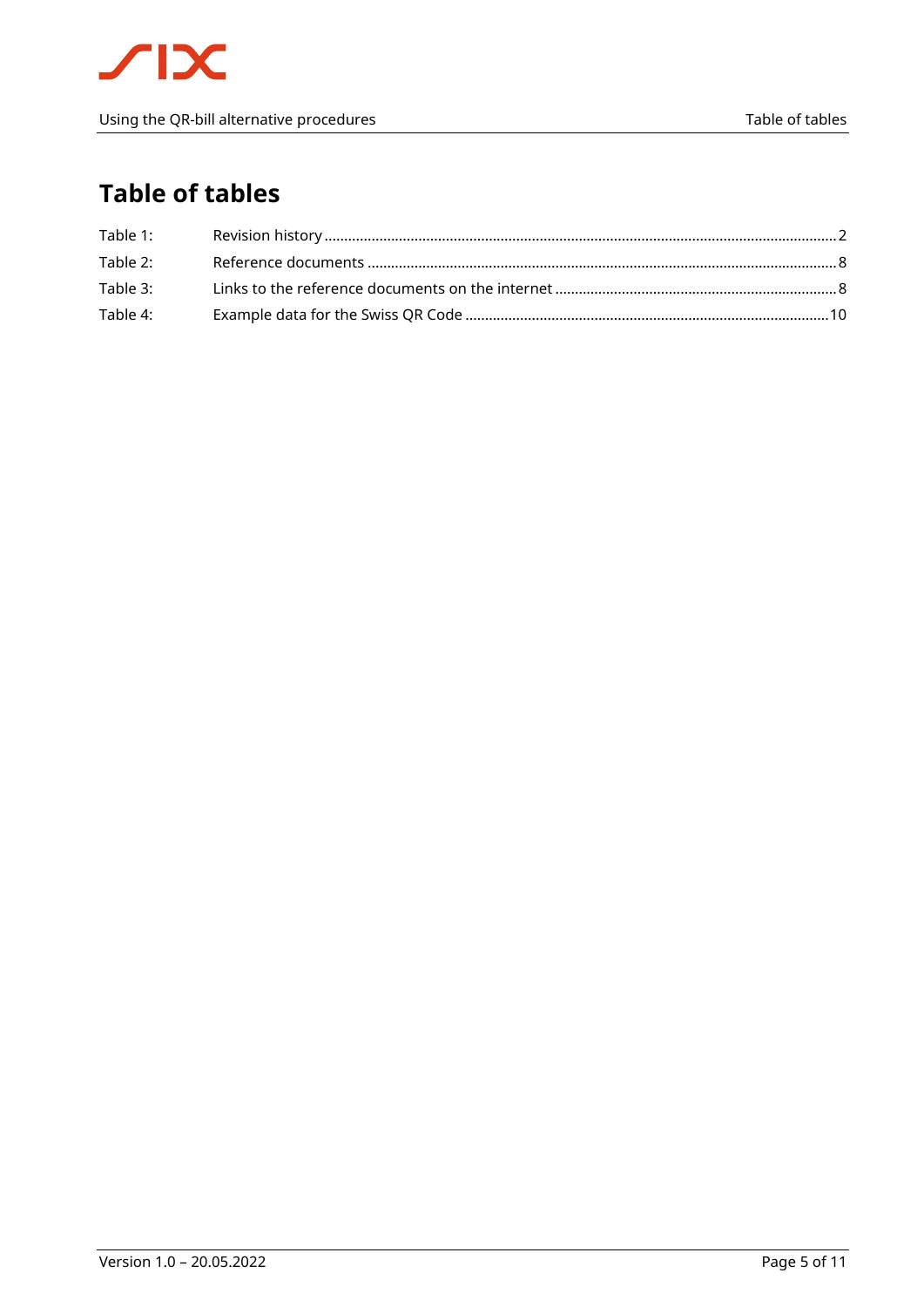## <span id="page-5-0"></span>**Table of figures**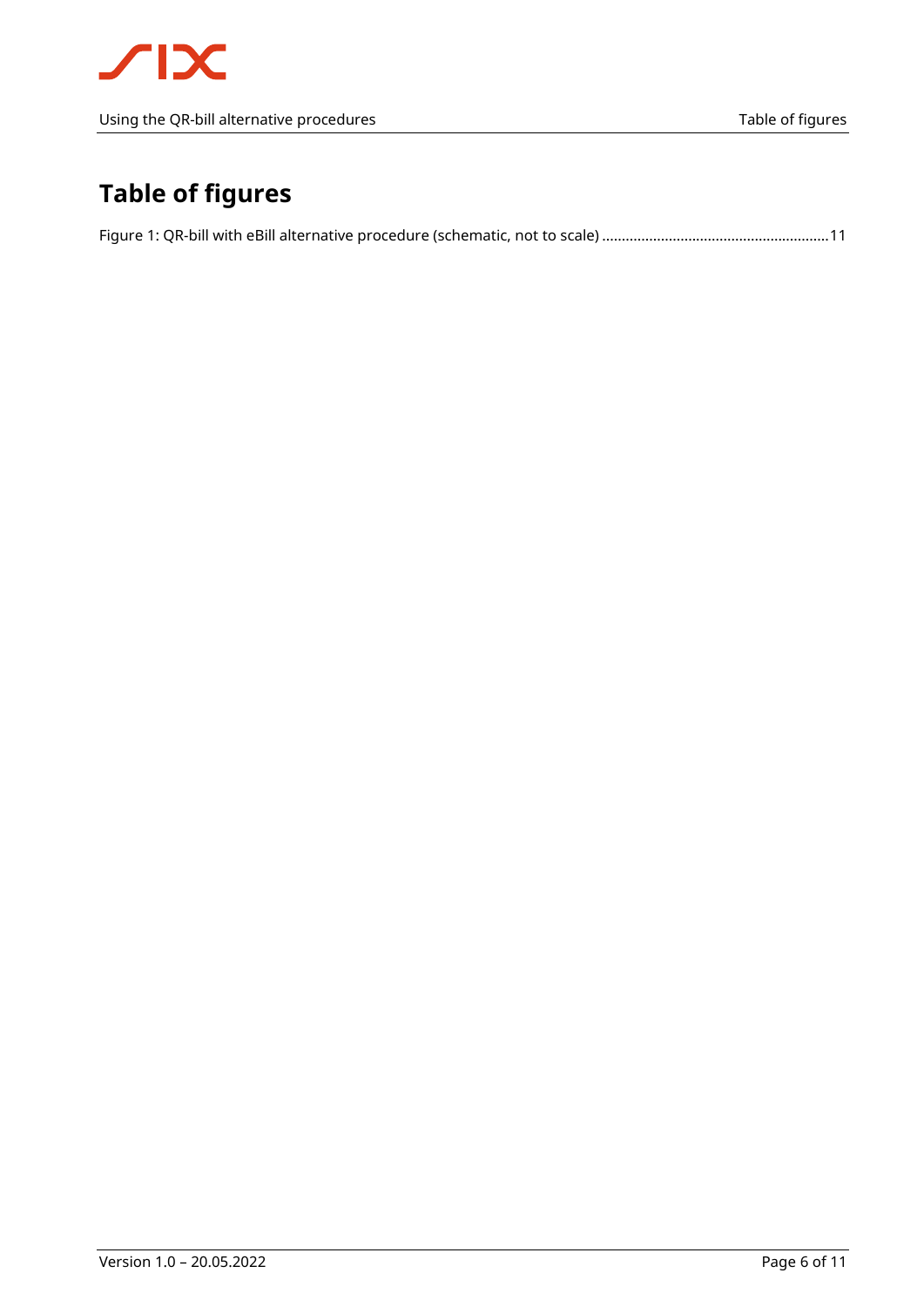### <span id="page-6-0"></span>**1 Introduction**

This document is intended primarily for invoice issuers, network partners, software partners and other service providers involved in Swiss payment traffic who want to create QR-bills and thereby also offer alternative payment procedures to invoice recipients.

The current version of this document is available a[t www.paymentstandards.ch.](https://www.paymentstandards.ch/en/shared/downloads.html)

#### <span id="page-6-1"></span>**1.1 Purpose**

This document is to be understood as an addition to the Swiss Implementation Guidelines for the QR-bill, the QR-bill Style Guide and the Introduction Script. It describes how to fill in and print the "Alternative procedures" fields of the QR-bill.

#### <span id="page-6-2"></span>**1.2 Scope**

Detailed information on the QR-bill can generally be found in the above-mentioned reference documents. Details relevant to the QR-bill contained therein are repeated here only to the extent necessary for understanding the subject presented.

#### <span id="page-6-3"></span>**1.3 Change ownership**

This "Alternative Procedures" document is intended as an aid for the implementation of the QR-bill or its functionalities and can only be changed by SIX. Future changes and updates will be made by SIX, which expressly reserves the right to amend, supplement or delete any part or all of it.

SIX Group Ltd and its group companies ("SIX") assume no responsibility or liability for the correctness and completeness of the information provided. Likewise, SIX does not offer advice for the specific scope of functionality for systems for using the QR-bill, provides no control mechanisms for technical procedures and offers no guarantee and accepts no liability for the actual mechanical or procedural implementation of the standardization process or of solutions for using and processing QR-bills.

SIX makes various aids available without liability. Find out more a[t www.paymentstandards.ch.](http://www.paymentstandards.ch/en)

#### <span id="page-6-4"></span>**1.4 Versioning**

The digits of the versioning counter before the decimal correspond to the main versions. (Version 1.0; Version 2.0). Main versions can have an impact on the data structure or the content and generally require technical modifications.

Subversions (Version 1.1; Version 1.11) generally do not require any technical modifications.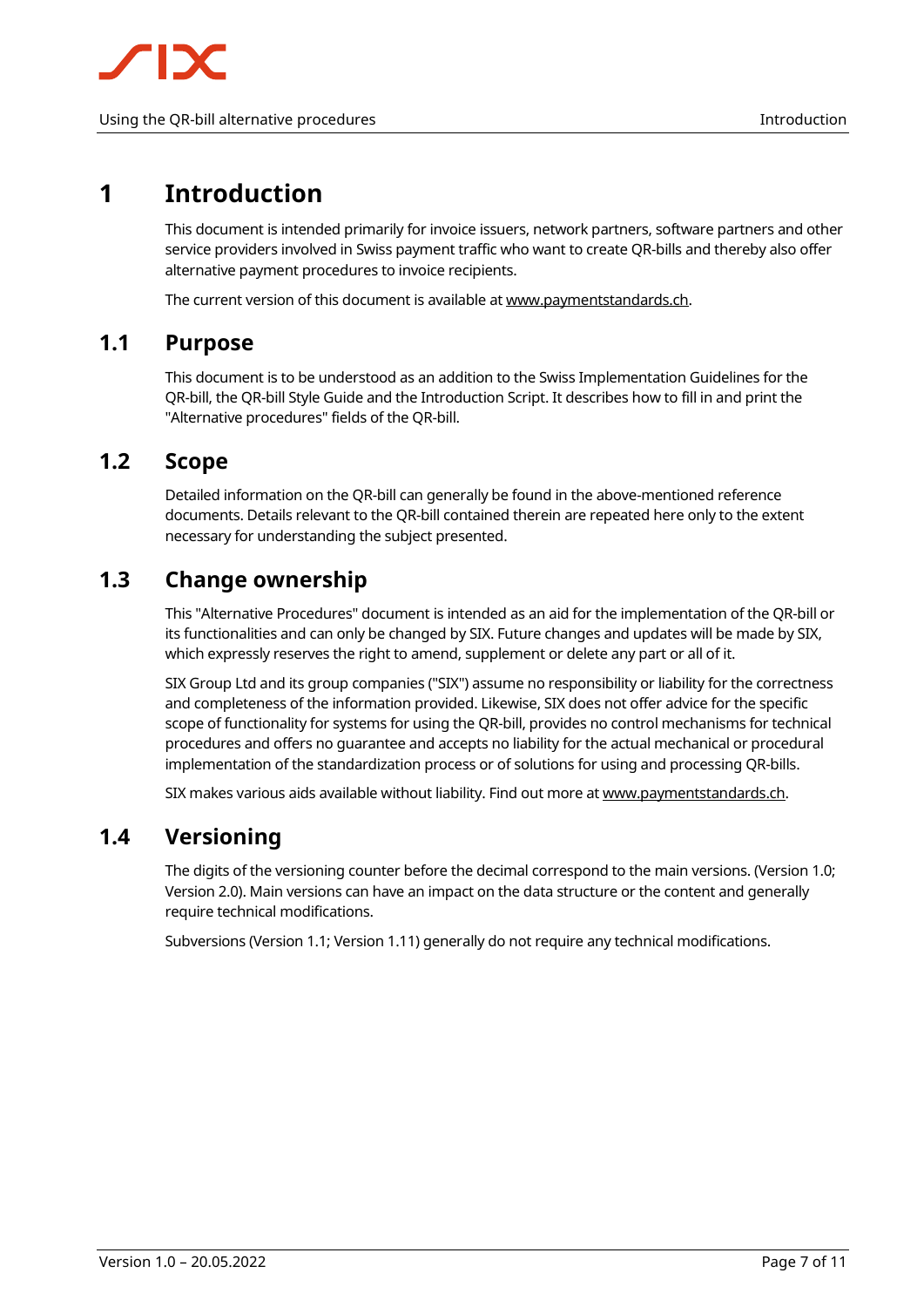#### <span id="page-7-0"></span>**1.5 Reference documents**

The following documents contain technical and design-related specifications for the QR-bill and payments made on the basis of a QR-bill:

| <b>Schema</b>                            | <b>Document</b>                                                                                                                                                                                                                                                                                                                  | <b>Source</b> |
|------------------------------------------|----------------------------------------------------------------------------------------------------------------------------------------------------------------------------------------------------------------------------------------------------------------------------------------------------------------------------------|---------------|
| QR-bill                                  | Implementation Guidelines for the QR-bill: Technical and<br>specialist specifications for the payment part with a Swiss QR<br>Code and receipt.                                                                                                                                                                                  | <b>SIX</b>    |
| QR-bill                                  | QR-bill Style Guide: Layout rules and recommendations for the<br>payment part with a Swiss QR Code and for the receipt, including<br>examples.                                                                                                                                                                                   | <b>SIX</b>    |
| QR-bill                                  | QR-bill Introduction Scripts: The scripts include use cases,<br>checklists, test cases, and samples of the payment section to<br>support the implementation of the QR-bill.                                                                                                                                                      | <b>SIX</b>    |
| eBill<br>alternative<br>procedure        | Specifications on the Use of the eBill Alternative Procedure in the<br>Swiss QR Code: The specification is to be understood as an<br>addition to the Swiss Implementation Guidelines for the QR-bill.<br>Further details are available under "Specification on the Use of<br>the Alternative Scheme eBill in the Swiss OR Code". | <b>SIX</b>    |
| <b>TWINT</b><br>alternative<br>procedure | Further details on the TWINT alternative procedure are available<br>under "Use TWINT to collect payments via Swiss QR bills".                                                                                                                                                                                                    | <b>TWINT</b>  |
| Processing<br>rules                      | Processing Rules for QR-bills (Business Rules)                                                                                                                                                                                                                                                                                   |               |

<span id="page-7-1"></span>*Table 2: Reference documents*

Failure to comply with the specifications for the QR-bill can result in the following:

- Payments by the debtor or their financial institution cannot be entered.
- Payments by the debtor or their financial institution cannot be executed.
- No or incorrect booking of the credits to the invoice issuer or their financial institution.
- Infringement of the law (e.g. data protection).

| Organization                                      | Link                                                                        |
|---------------------------------------------------|-----------------------------------------------------------------------------|
| <b>SIX</b>                                        | www.iso-payments.ch<br>www.six-group.com/interbank-clearing<br>www.ebill.ch |
| Harmonization<br>of Swiss payment<br>transactions | www.paymentstandards.ch                                                     |
| $T_0$ $h/a$ $2.$                                  | Links to the reference decuments on the internet                            |

<span id="page-7-2"></span>*Table 3: Links to the reference documents on the internet*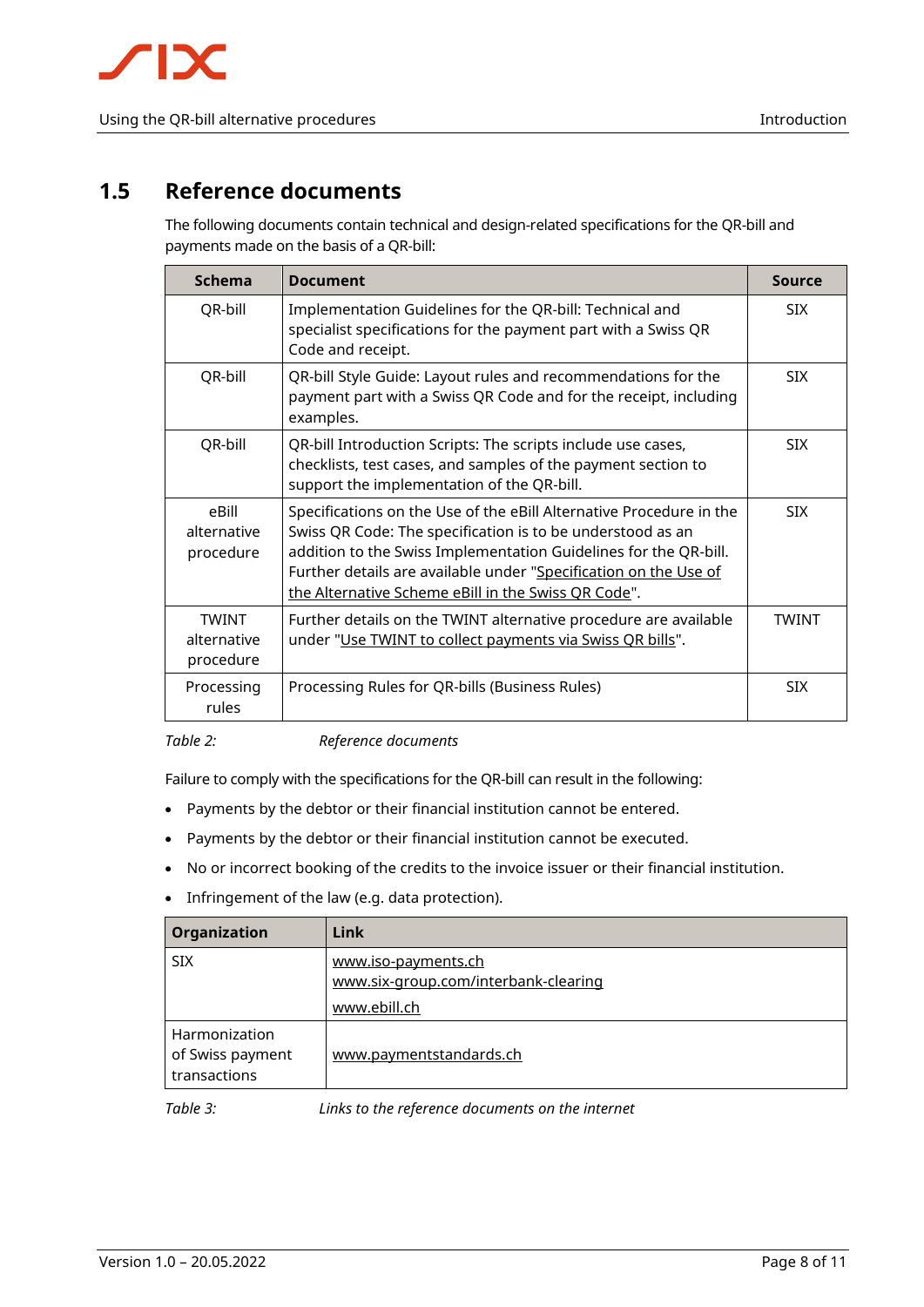

### <span id="page-8-0"></span>**2 Alternative procedures**

### <span id="page-8-1"></span>**2.1 Definition**

In the Swiss QR Code, the invoice issuer can provide data for alternative procedures in the context of payments in the "Alternative procedures" element. According to the Implementation Guidelines for the QR-bill, the element may be supplied no more than twice. In other words, the invoice issuer can integrate two alternative procedures.

Since only about 90 characters can be displayed on the payment part for the "Alternative procedures" element, the following rules must be observed when filling it in order to ensure compliance with data protection requirements:

First, the (short) designation of the alternative procedure must be coded (e.g. eBill). The next character must contain the "separator" sub-element used (e.g. "/"). The data must then be entered as specified by the respective alternative payment procedure.

Any number of sub-elements can be supplied within the permissible field length of the element.

In the Swiss QR Code, 100 alphanumeric characters are available per "Alternative procedures" element, which can be supplied a maximum of twice. Approximately 90 characters can be printed on one line, so it may not be possible to display all the information available in the QR Code. If this is the case, the abbreviated printout must be marked with "…" at the end of the line, ensuring that all personal data is displayed.

The data in the "Alternative procedures" element is only interpreted and used by the corresponding procedures. They are used to enable the invoice recipient to use the corresponding procedures with the least amount of effort. Note that the special character "@" is allowed for alternative procedures.

### <span id="page-8-2"></span>**2.2 Fonts and font sizes**

When printing the "Alternative procedures" element in the visible part, the font size is 7 pt, and the designation of the alternative procedure is printed in bold on the payment part.

### <span id="page-8-3"></span>**2.3 Example: Data fields of the Swiss QR Code and their visualization on the QR-bill**

The following examples visualize the filling in of the data elements of the Swiss QR Code [\(Table 4\)](#page-9-0) and the placement of an "eBill alternative payment procedure" element in the visible part on the payment part of the QR-bill (in [Figure 1\)](#page-10-1).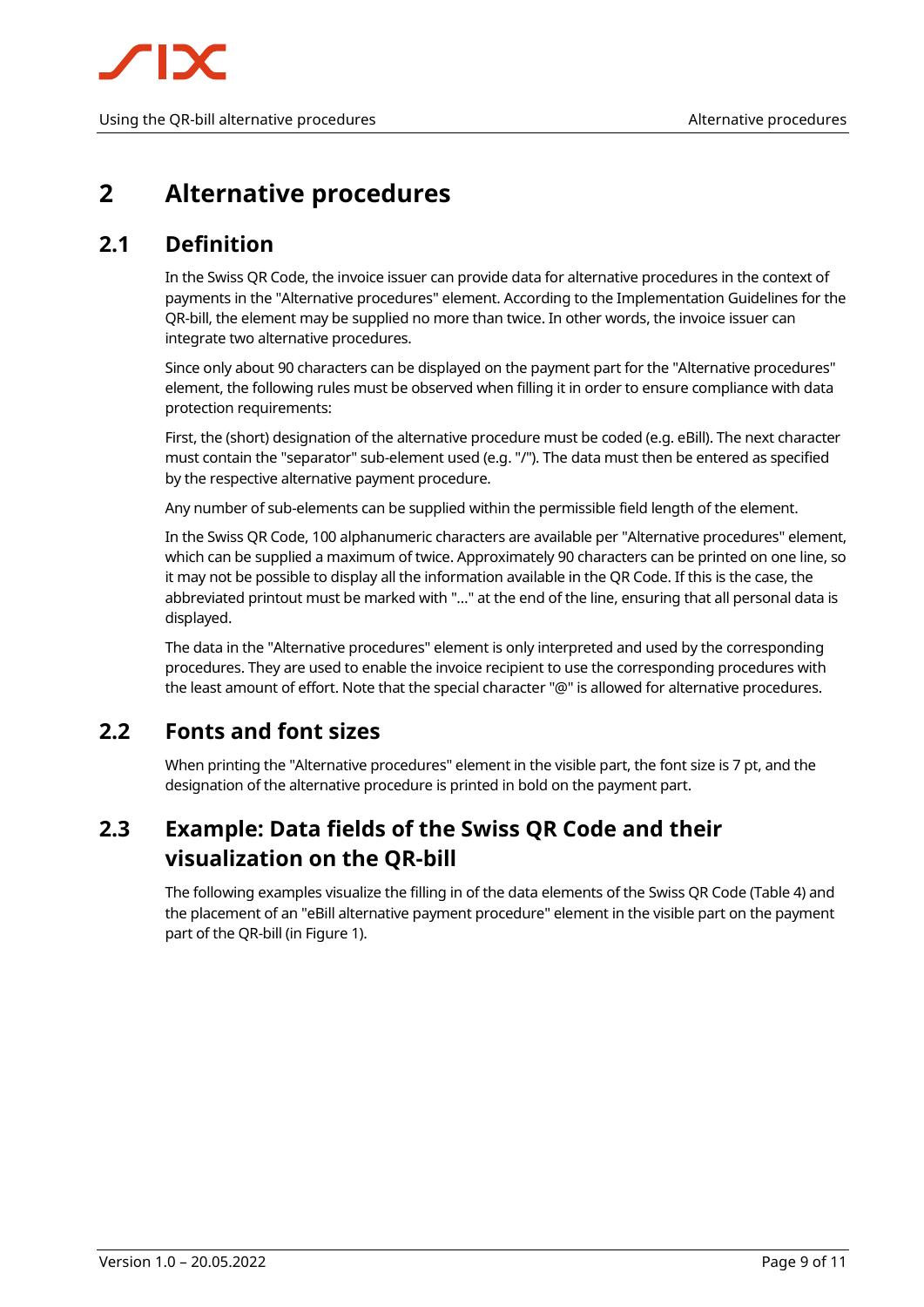

| <b>Element in accordance with IG QR-</b><br>bill data structure (abbreviated in<br>some places) | Content                                            |  |
|-------------------------------------------------------------------------------------------------|----------------------------------------------------|--|
| QR type                                                                                         | SPC                                                |  |
| Version                                                                                         | 0200¶                                              |  |
| Coding type                                                                                     | $1 \P$                                             |  |
| Account                                                                                         | CH4431999123000889012¶                             |  |
| CR - Address type                                                                               | S <sub>1</sub>                                     |  |
| CR - Name                                                                                       | Max Muster & Söhne¶                                |  |
| CR - Street or address line 1                                                                   | Musterstrasse¶                                     |  |
| CR - House number or address line 2                                                             | $123\P$                                            |  |
| CR - Postal code                                                                                | 8000¶                                              |  |
| $CR - City$                                                                                     | Seldwyla                                           |  |
| CR - Country                                                                                    | <b>CH¶</b>                                         |  |
| UCR - Address type                                                                              | $\P$                                               |  |
| <b>UCR - Name</b>                                                                               | 1                                                  |  |
| UCR - Street or address line 1                                                                  | $\P$                                               |  |
| UCR – House number or address line 2                                                            | $\P$                                               |  |
| UCR - Postal code                                                                               | 1                                                  |  |
| <b>UCR - City</b>                                                                               | 1                                                  |  |
| U CR - Country                                                                                  | 1                                                  |  |
| Amount                                                                                          | 1949.75¶                                           |  |
| Currency                                                                                        | <b>CHF</b>                                         |  |
| UD - Address type                                                                               | S¶                                                 |  |
| UD - Name                                                                                       | Simon Muster                                       |  |
| UD - Street or address line 1                                                                   | Musterstrasse¶                                     |  |
| UD - House number or address line 2                                                             | $1\P$                                              |  |
| UD - Postal code                                                                                | 8000¶                                              |  |
| UD - City                                                                                       | Seldwyla¶                                          |  |
| UD - Country                                                                                    | CH <sub>1</sub>                                    |  |
| Reference type                                                                                  | QRR¶                                               |  |
| Reference:                                                                                      | 210000000003139471430009017¶                       |  |
| Unstructured release                                                                            | Order dated 15 October 2020¶                       |  |
| Trailer                                                                                         | <b>EPD</b> <sup></sup>                             |  |
| Invoice information                                                                             | //S1/10/1234/11/201021/30/102673386/32/7.7/40/0:30 |  |
| Alternative procedure 1 - parameter                                                             | eBill/B/simon.muster@example.com¶                  |  |
| Alternative procedure 2 - parameter                                                             |                                                    |  |

<span id="page-9-0"></span>*Table 4: Example data for the Swiss QR Code*